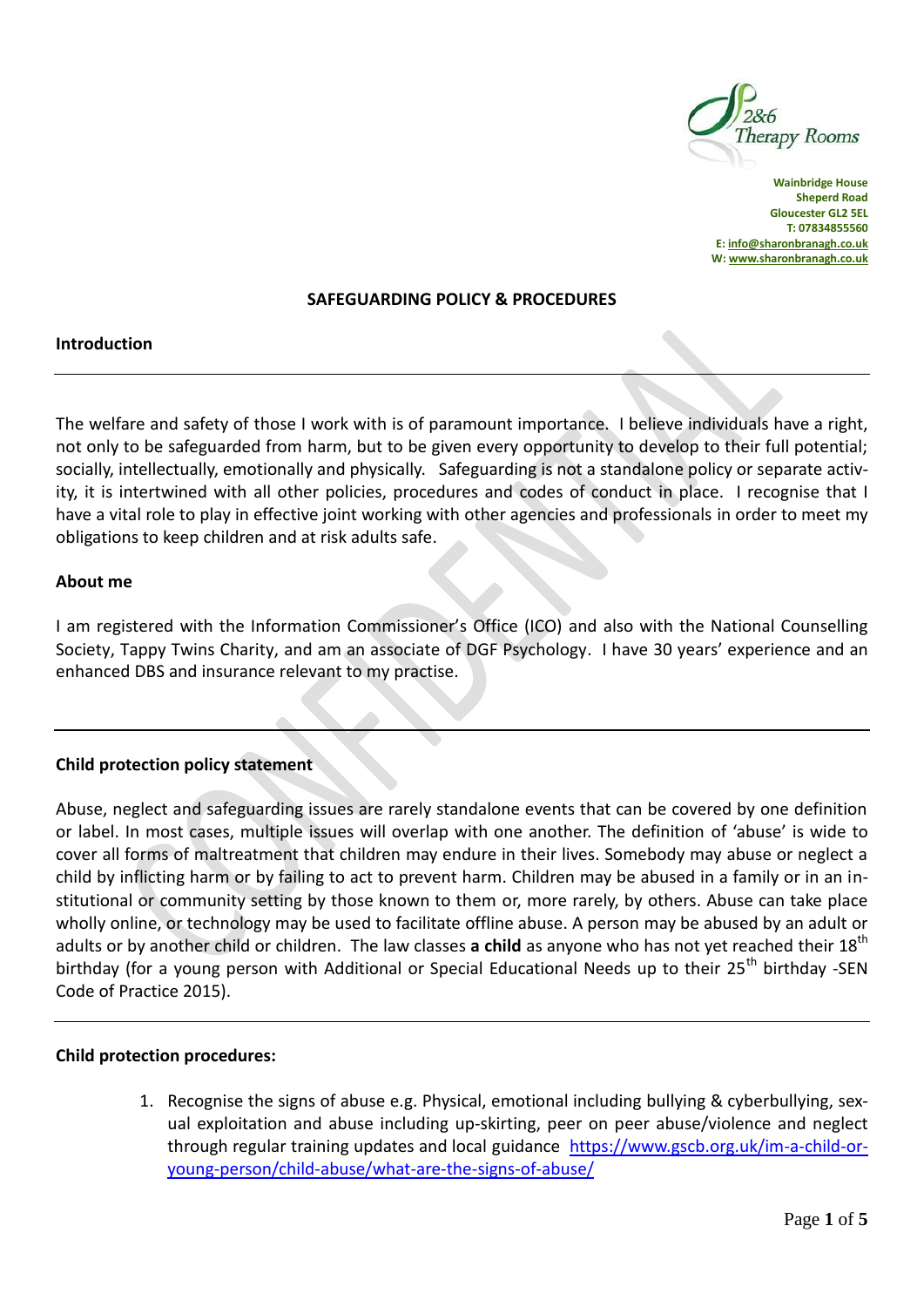2. Recognise the signs of grooming (signs of grooming are not always obvious as behaviours can often be put down as 'teenage' phase) through regular training updates and following government guidance general control of the set of the set of the set of the set of the set of the set of the set of the set of the set of the set of the set of the set of the set of the set of the set of the set of the set [https://assets.publishing.service.gov.uk/government/uploads/system/uploads/attachment\\_](https://assets.publishing.service.gov.uk/government/uploads/system/uploads/attachment_data/file/419604/What_to_do_if_you_re_worried_a_child_is_being_abused.pdf)

data/file/419604/What to do if you re worried a child is being abused.pdf

- 3. Recognise signs that a child is at risk from, or is involved with serious violent crime through regular training updates and guidelines; [Home Office's Preventing youth violence and gang](https://assets.publishing.service.gov.uk/government/uploads/system/uploads/attachment_data/file/741194/HOCountyLinesGuidanceSept2018.pdf)  [involvement and its Criminal exploitation of children and vulnerable adults: county lines](https://assets.publishing.service.gov.uk/government/uploads/system/uploads/attachment_data/file/741194/HOCountyLinesGuidanceSept2018.pdf)  [guidance.](https://assets.publishing.service.gov.uk/government/uploads/system/uploads/attachment_data/file/741194/HOCountyLinesGuidanceSept2018.pdf) It may be relevant to referral to a more specialist services e.g. <https://youthsupportteam.co.uk/services/request-for-service>
- 4. Recognising signs of radicalisation (radicalisation refers to the process by which a person comes to support terrorism and extremist ideologies associated with terrorist groups). 'Extremism' is defined in the Prevent strategy as vocal or active opposition to fundamental British values, including democracy, the rule of law, individual liberty and mutual respect and tolerance of different faiths and beliefs. I will notice, check context and share concerns with my responses being proportionate to the situation e.g. discuss with parents if/as appropriate, discuss with safeguarding/prevent lead when working in schools, report concerns following local guidelines. [https://www.gscb.org.uk/im-a-child-or-young-person/child-abuse/types-of](https://www.gscb.org.uk/im-a-child-or-young-person/child-abuse/types-of-abuse/)[abuse/](https://www.gscb.org.uk/im-a-child-or-young-person/child-abuse/types-of-abuse/) or with some cases, support is provided through a multi-agency safeguarding programme called Channel, chaired by the Local Authority. [https://www.gloucestershire.gov.uk/media/15569/gppb-prevent-leaflet-sept-2016.pdf.](https://www.gloucestershire.gov.uk/media/15569/gppb-prevent-leaflet-sept-2016.pdf) In serious cases I can also register a concern with the police. directly <https://www.reportingcrime.uk/HPPrevent/>
- 5. I recognise that children with additional needs can face further safeguarding challenges and be more at risk (especially online) and can be disproportionally impacted because of the additional barriers can exist when recognising abuse and neglect.
- 6. I will seek support within supervision and use practitioner advice lines as relevant.
- 7. I will follow my own policies and procedures, paying particular attention to confidentiality when I follow the rule of 'notice, check context and share concerns'. Any responses taken will be proportionate to the situation. I will follow The seven golden rules for sharing information[;https://assets.publishing.service.gov.uk/government/uploads/system/uploads/attac](https://assets.publishing.service.gov.uk/government/uploads/system/uploads/attachment_data/file/721581/Information_sharing_advice_practitioners_safeguarding_services.pdf) [hment\\_data/file/721581/Information\\_sharing\\_advice\\_practitioners\\_safeguarding\\_services.](https://assets.publishing.service.gov.uk/government/uploads/system/uploads/attachment_data/file/721581/Information_sharing_advice_practitioners_safeguarding_services.pdf) [pdf](https://assets.publishing.service.gov.uk/government/uploads/system/uploads/attachment_data/file/721581/Information_sharing_advice_practitioners_safeguarding_services.pdf)

1. Remember that the General Data Protection Regulation (GDPR), Data Protection Act 2018 and human rights law are not barriers to justified information sharing, but provide a framework to ensure that personal information about living individuals is shared appropriately.

2. I will be open and honest with the individual (and/or their family where appropriate) from the outset about why, what, how and with whom information will, or could be shared, and seek their agreement, unless it is unsafe or inappropriate to do so.

3. Seek advice from other practitioners, or information governance lead (from governing body), if I am in any doubt about sharing the information concerned, without disclosing the identity of the individual where possible.

4. Where possible, share information with consent, and where possible, respect the wishes of those who do not consent to having their information shared. Under the GDPR and Data Protection Act 2018 I may share information without consent if, in my judgement, there is a lawful basis to do so, such as where safety may be at risk. I will need to base my judgement on the facts of the case. When I am sharing or requesting personal information from someone, I will be clear of the basis upon which I am doing so. Where I do not have consent, I will be mindful that an individual might not expect information to be shared.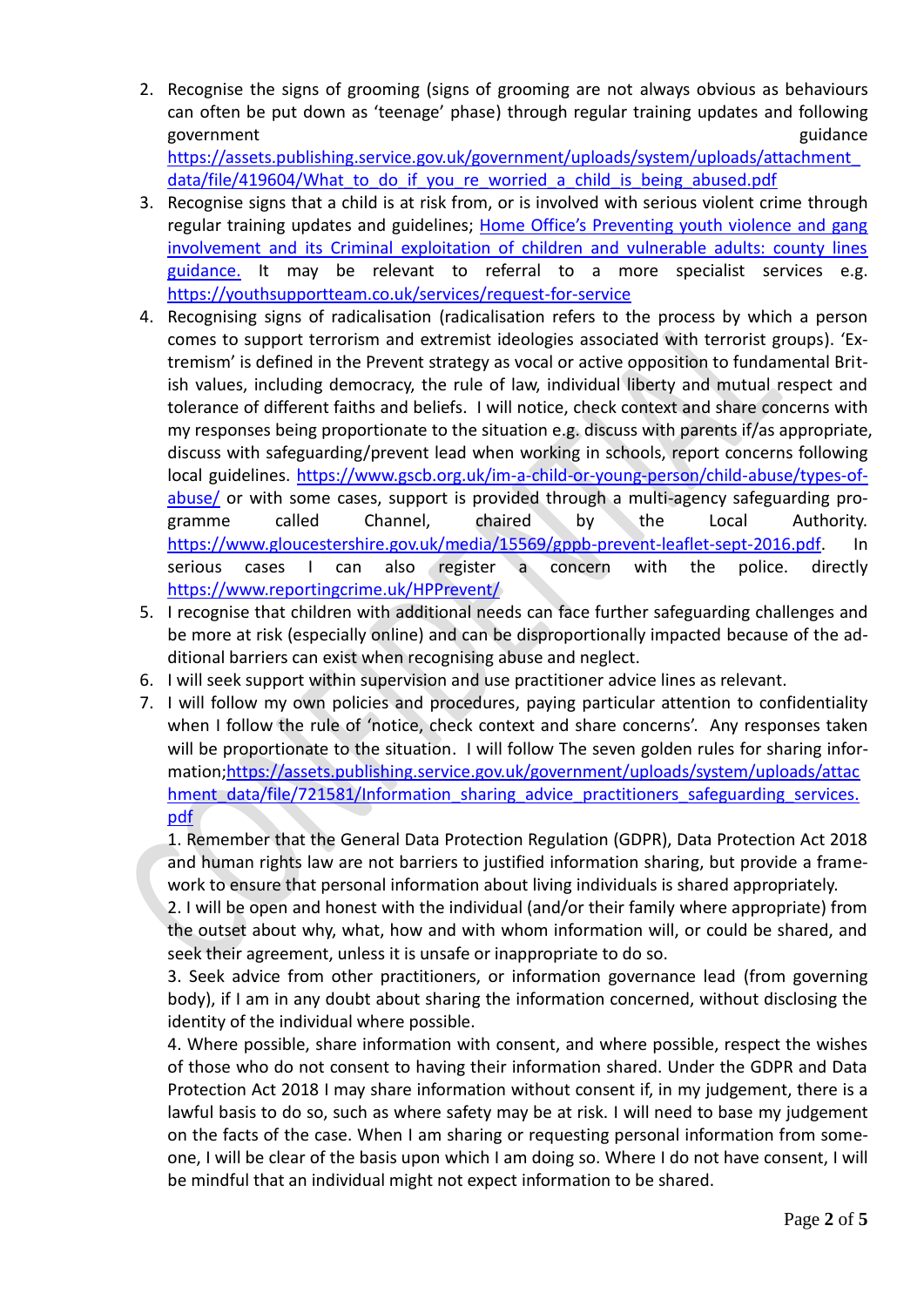5. Consider safety and well-being: base my information sharing decisions on considerations of the safety and well-being of the individual and others who may be affected by their actions.

6. Necessary, proportionate, relevant, adequate, accurate, timely and secure: ensure that the information I share is necessary for the purpose for which I share it, is shared only with those individuals who need to have it, is accurate and up to-date, is shared in a timely fashion, and is shared securely.

7. I will keep a record of my decision and the reasons for it – whether it is to share information or not. If I decide to share, then I will record what I have shared, with whom and for what purpose.

- 8. When working within establishments (e.g. school or charities) I will report concerns to the safeguarding lead.
- 9. I have a vital role to play in effective joint working with other agencies and professionals and I recognise that the local authority are the lead professionals in child protection and safeguarding so my duty is not to investigate but to report any concerns in private practise to them. I will therefore follow their child protection process <https://www.gscb.org.uk/media/2083951/cp-flowchart-nov-2018.pdf> and can, if needed discuss concerns directly with the LADO (Local Authority Designated Officer)
- 10. If I believe a child or young person is at immediate risk of significant harm, I will either contact the police (by phone 101 or 999 in emergencies) and/or make a referral through children's helpdesk by phoning 01452 426565 option 1 or out of hours emergency duty team 01452 614194 or email [childrenshelpdesk@gloucestershire.gov.uk.](mailto:childrenshelpdesk@gloucestershire.gov.uk) I can also make a referral directly to The Multi Agency Safeguarding Hub (MASH) <https://www.gscb.org.uk/contact-gsce-and-sign-up-for-gsce-alerts/> or if required a multiagency referral by completing a MARF form [https://www.gscb.org.uk/i-work-with-children](https://www.gscb.org.uk/i-work-with-children-young-people-and-parents/front-door-services/)[young-people-and-parents/front-door-services/](https://www.gscb.org.uk/i-work-with-children-young-people-and-parents/front-door-services/)

# **Policy statement Adults:**

**An Adult at risk** (vulnerable adult) is a person who is aged 18 years or over and at risk of abuse or neglect because of their needs for care and support (or where someone is over 18 but still receiving children's services) (Care Act 2014). The underpinning aim is to keep adults at risk safe based upon a culture of acceptable risk (including a person's right to make the "wrong" decision). Abuse is defined as "the violation of an individual's human and civil rights by another person or persons" (No Secrets - Department of Health 2000). There are Six key principles underpin adult safeguarding: • Empowerment – Adults with mental capacity should be in control of their own lives. • Prevention – It is better to take action before harm occurs. This includes promoting awareness and understanding and supporting people to safeguard themselves; • Proportionality – Proportionate and .least intrusive response appropriate to the risk presented. • Protection – procedures should be in place to support people to safeguard themselves from harm, report concerns and make decisions about their own safety, • Partnership – Working together to prevent, detect and report incidents of neglect and abuse. • Accountability – Accountability and transparency in all safeguarding matters, ensuring that staff and partners understand what is expected of them.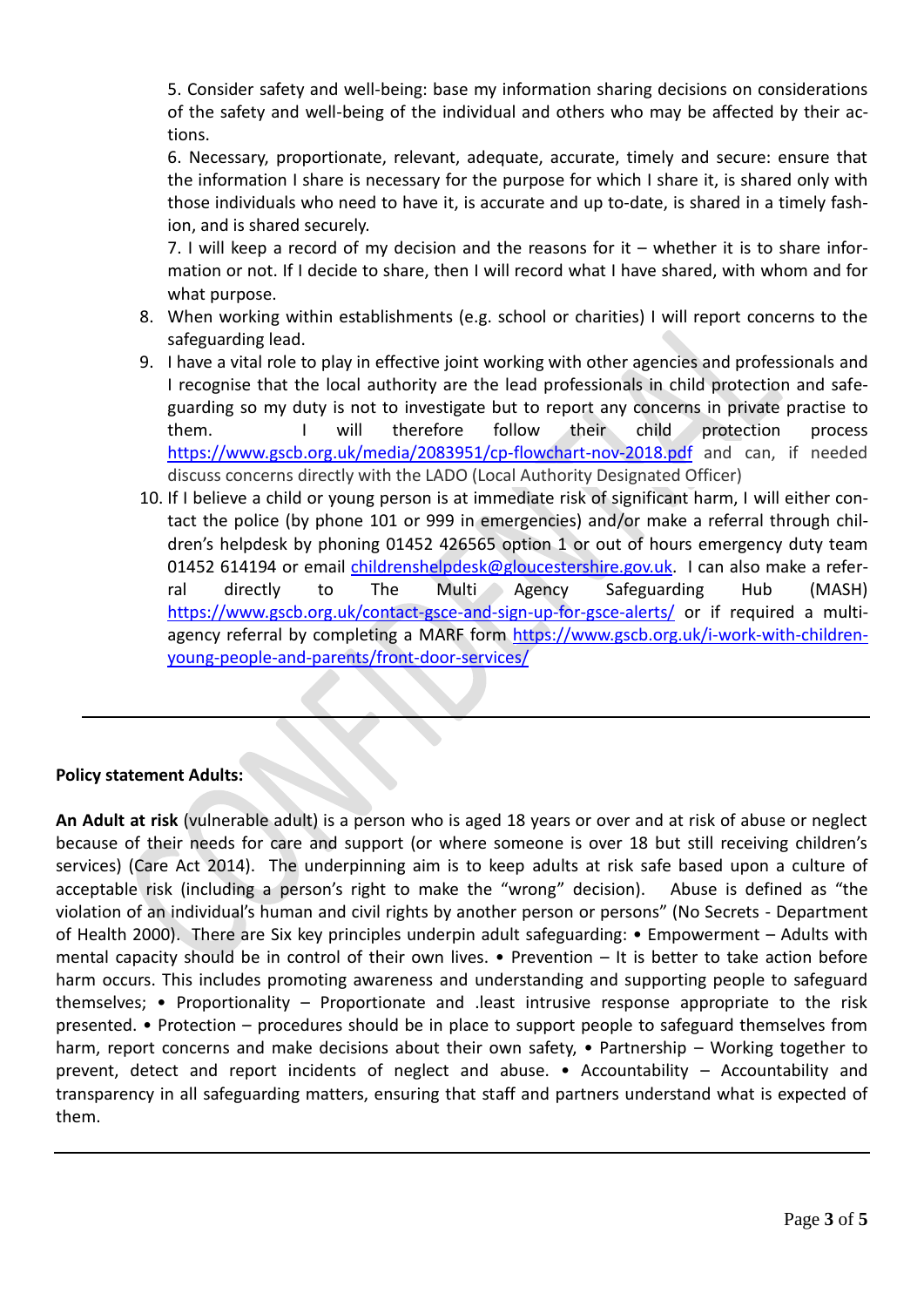## **Safeguarding adults at risk procedure:**

- 1. Recognise the signs of abuse e.g. Physical, emotional, financial, sexual, and neglect through regular training updates and local guidance [https://www.gloucestershire.gov.uk/health-and-social](https://www.gloucestershire.gov.uk/health-and-social-care/adults-and-older-people/report-suspected-abuse-safeguarding-adults-at-risk/)[care/adults-and-older-people/report-suspected-abuse-safeguarding-adults-at-risk/](https://www.gloucestershire.gov.uk/health-and-social-care/adults-and-older-people/report-suspected-abuse-safeguarding-adults-at-risk/)
- 2. Recognise signs of adult grooming (in particular for those who are vulnerable) and refer clients to organisations that provide specialist support and advice <https://caage.org/what-is-adult-grooming/>
- 3. Recognise signs of domestic violence and refer to specialist services<https://www.gdass.org.uk/>
- 4. Be aware of and recognise signs where an adult at risk is likely to or is involved with serious violent crime through regular training updates and follow current guidelines; Home Office's Preventing [youth violence and gang involvement and its Criminal exploitation of children and vulnerable adults:](https://assets.publishing.service.gov.uk/government/uploads/system/uploads/attachment_data/file/741194/HOCountyLinesGuidanceSept2018.pdf)  [county lines guidance](https://assets.publishing.service.gov.uk/government/uploads/system/uploads/attachment_data/file/741194/HOCountyLinesGuidanceSept2018.pdf)
- 5. Recognising signs of radicalisation (radicalisation refers to the process by which a person comes to support terrorism and extremist ideologies associated with terrorist groups). 'Extremism' is defined in the Prevent strategy as vocal or active opposition to fundamental British values, including democracy, the rule of law, individual liberty and mutual respect and tolerance of different faiths and beliefs. I will notice, check context and share concerns. Any responses taken will be proportionate to the situation e.g. discuss behaviour with client, discuss with safeguarding/prevent lead when working in colleges, report concerns following local guidelines [https://www.gloucestershire.gov.uk/health-and-social-care/adults-and-older-people/report](https://www.gloucestershire.gov.uk/health-and-social-care/adults-and-older-people/report-suspected-abuse-safeguarding-adults-at-risk/)[suspected-abuse-safeguarding-adults-at-risk/o](https://www.gloucestershire.gov.uk/health-and-social-care/adults-and-older-people/report-suspected-abuse-safeguarding-adults-at-risk/)r with some cases, support is provided through a multi-agency safeguarding programme called Channel, chaired by the Local Authority.

[https://www.gloucestershire.gov.uk/media/15569/gppb-prevent-leaflet-sept-2016.pdf.](https://www.gloucestershire.gov.uk/media/15569/gppb-prevent-leaflet-sept-2016.pdf) In serious cases I can also register a concern with Anti-terrorist hotline: 0800 789 321, Crime stoppers: 0800 555 111 or the police. directly <https://www.reportingcrime.uk/HPPrevent/>

- 6. I recognise that adults who may be vulnerable can face further safeguarding challenges and be more at risk (especially online) and can be disproportionally impacted because of the additional barriers can exist when recognising abuse and neglect.
- 7. I will seek support within supervision and use practitioner advice lines where relevant.
- 8. When working in establishments (e.g. colleges or Isbourne Centre) I will report concerns to the safeguarding lead.
- 9. I will follow my own policies and procedures, paying particular attention to confidentiality when I follow the rule of 'notice, check context and share concerns'. Any responses taken will be proportionate to the situation. When sharing information, I will follow The seven golden rules [https://assets.publishing.service.gov.uk/government/uploads/system/uploads/attachment\\_data/fil](https://assets.publishing.service.gov.uk/government/uploads/system/uploads/attachment_data/file/721581/Information_sharing_advice_practitioners_safeguarding_services.pdf) [e/721581/Information\\_sharing\\_advice\\_practitioners\\_safeguarding\\_services.pdf](https://assets.publishing.service.gov.uk/government/uploads/system/uploads/attachment_data/file/721581/Information_sharing_advice_practitioners_safeguarding_services.pdf)

1. Remember that the General Data Protection Regulation (GDPR), Data Protection Act 2018 and human rights law are not barriers to justified information sharing, but provide a framework to ensure that personal information about living individuals is shared appropriately.

2. I will be open and honest with the individual (and/or their family where appropriate) from the outset about why, what, how and with whom information will, or could be shared, and seek their agreement, unless it is unsafe or inappropriate to do so.

3. Seek advice from other practitioners, or information governance lead (from governing body), if I am in any doubt about sharing the information concerned, without disclosing the identity of the individual where possible.

4. Where possible, share information with consent, and where possible, respect the wishes of those who do not consent to having their information shared. Under the GDPR and Data Protection Act 2018 I may share information without consent if, in my judgement, there is a lawful basis to do so, such as where safety may be at risk. I will need to base my judgement